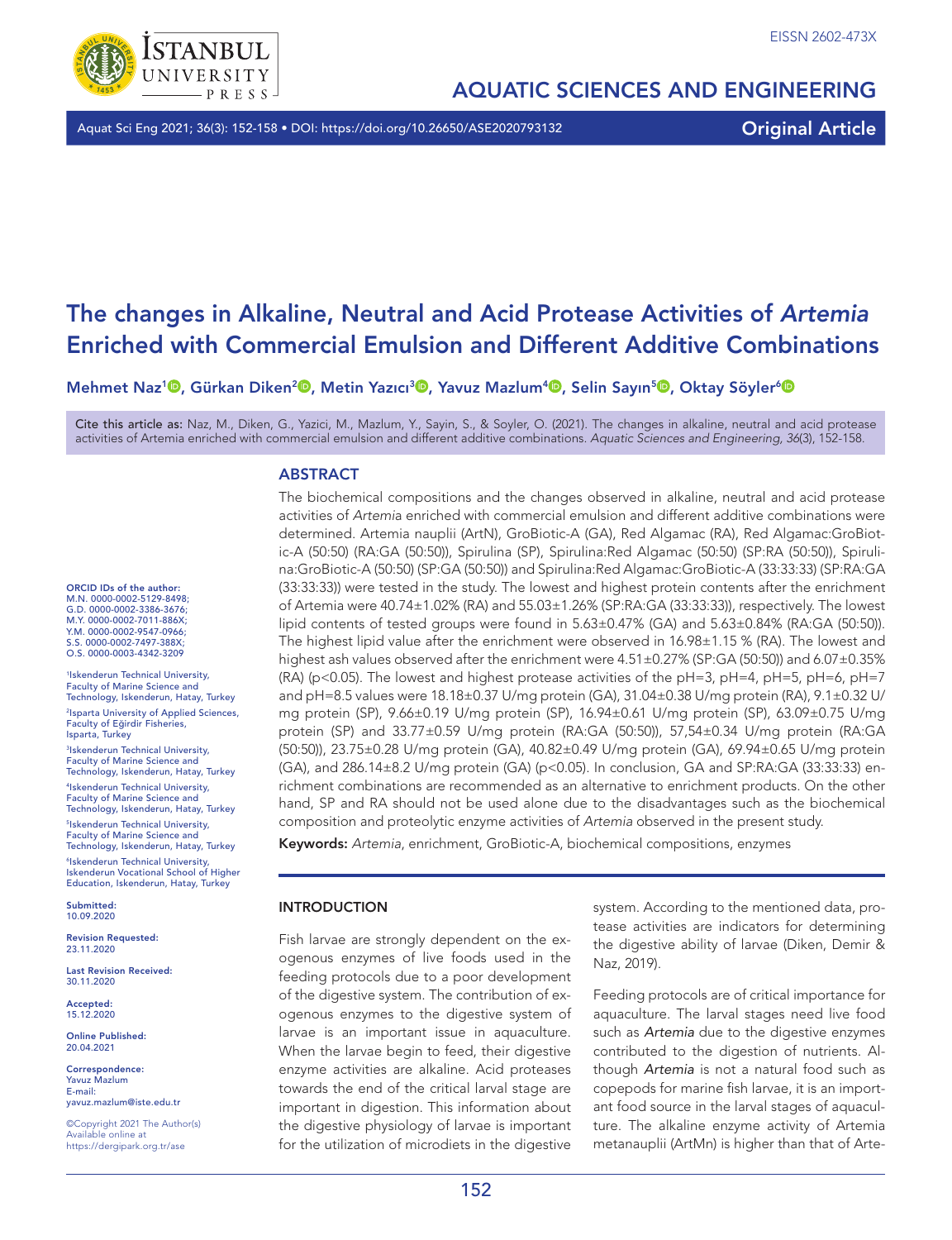mia naupli (ArtN). This shows that live food exogenous enzyme contributions will change according to the developmental periods of live foods and larvae. Therefore, the exogenous enzyme contributions by the live foods offered to the fish needs to be considered in combination with their dietary nutrition and/or enrichments used in their culture (Naz & Yufera, 2012).

Live food enrichment should be done to meet the nutritional requirements of fish larvae (McEvoy et al., 1998). It is known that enriching products contain high amounts of essential ingredients for larval feeding. However, these products exhibit large differences in primary nutrients, such as proteins, lipids and ash. In addition, the different forms of enrichment products could effect the biochemical composition of live food. The enrichment process of *Artemia* is one of the most important applications in hatcheries. The enrichment techniques for *Artemia* are well developed in the aquaculture sector. Efficient enrichment techniques contribute to the production of high-quality live food.

Nakagawa & Montgomery (2007) reported that *Spirulina* is one of the most frequently used algae in diets due to valuable ingredients such as high protein and fatty acid content. Several studies have been carried out using dried *Spirulina* as feed additives (Jaime-Ceballos, Villarreal, Garcia, Perez-Jar & Alfonso, 2005; Hanel, Broekman, de Graaf & Schnack, 2007; Dernekbasi, Unal, Karavucel & Aral, 2010; Ghaeni, Matinfar, Soltani, Rabbani & Vosoughi, 2011). Cho, Hur & Jo (2001) showed the effect of nutritional enrichment of live foods by w-yeast, *Spirulina* powder and Super Selco TM on survival and growth rates of rockfish larvae. Rocha, Garcia & Henriques (2003) indicated that microalgae are recognized as excellent sources of proteins, carbohydrates, lipids and vitamins. Senthil, MaruthuPandi, Kumar, Devi & Balasubramanian (2012) used algae such as Nannochloropsis sp., Chlorella sp. and Spirulina sp. and commercial A1 DHA Selco media for the enrichment of Artemia salina. Arumugam, Inbakandan, Ramasamy & Murugan (2013) tested liposome encapsulated Spirulina to enrich Artemia. Eryalcin, (2018) determined the effects of enrichments on growth, biochemical and fatty acid composition of L-type rotifer and Artemia franciscana nauplii.

Prebiotics are defined as non-digestible carbohydrates that cannot be digested by the host, but can be metabolized by normal gastrointestinal (GIT) microflora (Manning & Gibson, 2004). Although prebiotics have beneficial effects on the survival, growth and immune system of some species in aquaculture studies, there are limited studies on the effects of prebiotic encapsulation in live feed. (Yazıcı et al., 2020; Daniels et al., 2010; Hoseinifar, Zare & Miandare, 2015; Azimirad, Meshkini, Ahmadifard & Hoseinifar, 2016; Azimirad & Meshkini, 2017; Widanarni, Yuhana & Ekasari, 2018).

García-Ortega, Verreth, Coutteau, Segner, Huisman & Sorgeloos (1998) determined the biochemical and enzymatic characterization of decapsulated cysts and ArtN at different developmental stages. Naz (2008) revealed the changes observed in the biochemical compositions and the digestive enzymes such as trypsine, aminopeptidase N and alkaline phosphates at the different developmental stages of Artemia. Yenmis & Naz (2019) showed the changes in protease activities (alkaline, neutral and acid) of Artemia during starvation, enrichment and 4°C storage.

Until now, protease activities of Artemia were determined in pH 8.0-8.5 substrate (Naz, 2008; Naz et al., 2011; Naz & Yufera, 2012; Haközü, 2014; Diken, Demir & Naz, 2016a; Diken, Demir & Naz, 2016b; Diken, Demir & Naz, 2019) except for Garcia-Ortega et al. (1998) and Yenmis & Naz (2019). There is no available combined study on protease activities (alkaline, neutral and acid) and the biochemical compositions of Artemia enriched with the commercial emulsion (Red Algamac (RA)) and different additive combinations such as GroBiotic-A (GA), and Spirulina (SP). Considering this information, the aims of this study were (1) to determine the biochemical compositions such as proteins, lipids and ash of Artemia enriched with commercial emulsion and different additive combinations and also, (2) to reveal the changes in alkaline, neutral and acid protease activities of Artemia enriched with commercial emulsion and different additive combinations. The results will provide important knowledge to the aquaculture sector on the biochemical compositions and enzyme contributions of Artemia enriched with commercial emulsion and different additive enrichment products.

# MATERIALS AND METHODS

# Artemia hatching and enrichment process

Artemia cysts (1 g L−1) (Artemia SepArt EG >250000 np/g, INVE Aquaculture Inc.) were incubated in a 150 L tank (approximately 35-36 ppt) at 30°C under continuous aeration and illumination. After 24 h, the Artemia nauplii (ArtN) were collected and washed with tap water. Enrichment was performed in a 5 L glass jar. ArtN were added to give a density of 400 nauplii mL−1. The nauplii were enriched with GroBiotic-A (GA), Red Algamac (RA), Red Algamac:GroBiotic-A (50:50) (RA:GA (50:50)), Spirulina (SP), Spirulina:Red Algamac (50:50) (SP:RA (50:50)), Spirulina:GroBiotic-A (50:50) (SP:GA (50:50)) and Spirulina:Red Algamac:GroBiotic-A (33:33:33) (SP:RA:GA (33:33:33)). The proximate composition of Grobiotic A, Red Algamac and Spirulina is shown in Table 1.

The enrichment diet was added after hatching (time 0) and again 12 h. The experimental groups were performed in triplicate. Samples for the proximate composition and protease (alkali, neutral and acid) analyses were taken and washed with distilled water, transferred to cryotubes and stored immediately at -80 °C until the analysis stage.

| Table 1.          | Proximate compositions of ingredients used<br>for the enrichment periods of Artemia |                |                  |  |  |  |
|-------------------|-------------------------------------------------------------------------------------|----------------|------------------|--|--|--|
|                   | <b>GroBiotic-A</b>                                                                  | Red<br>Algamac | <b>Spirulina</b> |  |  |  |
| Ash               | 6%                                                                                  | 8%             | 8.65%            |  |  |  |
| Crude Lipid       | $0.1 - 2%$ min                                                                      | 50%            | 8.86%            |  |  |  |
| Crude<br>Protein  | 30-32%                                                                              | 18%            | 51.82%           |  |  |  |
| Crude Fiber       | $2-3%$ max                                                                          |                |                  |  |  |  |
| Moisture          | 5%                                                                                  | 5%             |                  |  |  |  |
| Carbohy-<br>drate | 53%                                                                                 | 19%            |                  |  |  |  |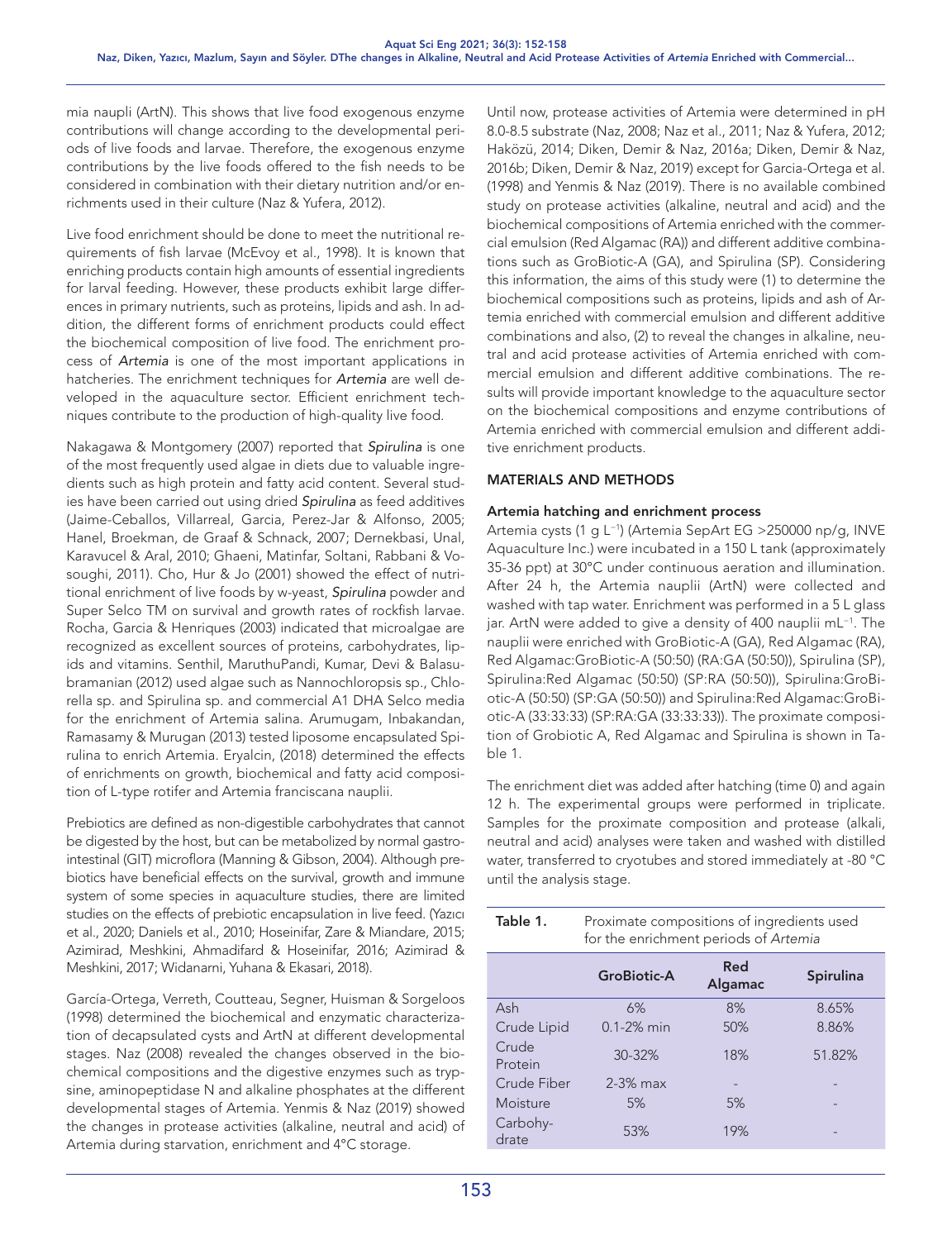#### ANALYSES

#### Biochemical compositions

Biochemical compositions such as dry matter, ash and protein of samples taken from the experimental groups were tested according to the AOAC (2000) procedures and also lipid analyses were performed according to the chloroform-methanol extraction method described by Bligh & Dyer (1959).

#### Live food extracts

Artemia metanauplii (ArtMn) sampled after the enrichment period from the experimental groups were analyzed. The samples were rinsed in distilled water after thawing and then, the extracts of live foods were homogenized and centrifuged (16,000 g, 30 minute 4ºC).

# Determination of alkaline, neutral and acid protease activities of live foods

Protease activities were assayed at pH=3, 4, 5, 6, 7 and pH=8.5. Hemoglobin (1%) was used as the substrate in acid pH (3–6) and casein (1%) in neutral and alkaline pH (7–8.5). Protease activities were evaluated according to Walter (1984) and Anson (1938) as follows: The mixtures including extracts of live food-substrate were incubated at 37°C and then the reaction was stopped by addition of 500 µL trichloroacetic acid (TCA) (120 g/L). One unit of enzyme activity was defined as 1 µg of tyrosine release per minute. The soluble protein concentrations of live foods were determined according to Bradford (1976).

#### Statistical methods

All measurements were carried out in triplicate. The experimental data were subjected to one-way (ANOVA) and mean±standard error (SE) differences were calculated by Duncan test at p<0.05 content level by using SPSS 15.0 statistical package (SPSS, 2006).

# RESULTS AND DISCUSSION

In the present study, the biochemical compositions and the changes observed in alkaline, neutral and acid protease activities of *Artemia* enriched with commercial emulsion and different additive combinations were determined. The biochemical compositions of *Artemia* tested in the current study are given in Table 2.

The changes observed in the ash, lipid and protein values were statistically significant (p<0.05). According to Table 2, ash, lipid and protein values tended to decrease at the end of enrichment.

A decrease in protein value was observed at the end of the enrichment process, except for SP: RA: GA (33:33:33). The lowest and highest protein contents after the enrichment of ArtN were 40.74±1.02% (RA) and 55.03±1.26% (SP:RA:GA (33:33:33)), respectively. Lipid contents after the enrichment period of ArtN decreased (p<0.05). The lowest lipid contents of tested groups were found in GA (5.63±0.47%) and RA:GA (50:50) (5.63±0.84%). The highest lipid value after the enrichment were observed in RA (16.98±1.15%). The lowest and highest ash values observed after the enrichment were SP:GA (50:50) (4.51±0.27%) and RA  $(6.07 \pm 0.35\%)$ .

Changes in the biochemical compositions and enzyme contributions of live foods are the main factors that affect weaning success. Westelmajer (2008) and Beyhan (2011) reported that the biochemical compositions of ArtN changed depending on the enrichment process. The current study data is important because hatchery practices often involve an enrichment process of ArtN before it is given to the larvae.

Naz (2008) showed that the ash levels of ArtN and ArtMn ranged from 11.52 ±0.33% to 12.30±0.15%. Yenmis & Naz (2018) reported that ash levels of ArtN and ArtMn ranged from 6.95±0.26% to 9.66±0.02%. Aktaş, Genç, Bozkurt, Genç & Naz (2019) determined that ash levels of ArtN and ArtMn ranged from 5.84±0.05% to 9.32±0.48%. In the current study, ash contents of ArtN and ArtMn values were lower than Naz (2008) and similar to Yenmis & Naz (2019) and Aktaş et al. (2019).

Naz (2008) determined that the lipid contents of ArtN and ArtMn were 20.97±0.15% and 24.80±0.48%, respectively. Yenmis & Naz (2019) reported that lipid levels of ArtN and ArtMn ranged from 19.99±0.13% to 25.28±0.07%. Aktaş et al. (2019) determined that lipid levels of ArtN and ArtMn were 30.19±0.65 and 16.59±0.53%, respectively. In the present study the lipid contents for ArtN was higher than Naz (2008) and Yenmis & Naz (2019) and lower than Aktaş et al. (2019) while lipid content of ArtMn was lower than Naz (2008), Yenmis & Naz (2019) and lower than Aktaş et al. (2019) except for the RA group.

Naz (2008) revealed that the protein levels of ArtN and ArtMn ranged from 62.66±0.47% and 49.10±0.32%. Yenmis & Naz (2019) reported that protein levels of ArtN and ArtMn ranged from 60.61±0.04% to 49.28±0.07%. Aktaş et al. (2019) determined that protein levels of ArtN and ArtMn ranged from 61.55±0.28% and 64.4±0.78%, respectively. In the present study the protein con-

| Table 2.<br>Biochemical compositions of Artemia enriched with different enrichment emulsions (%). |  |
|---------------------------------------------------------------------------------------------------|--|
|---------------------------------------------------------------------------------------------------|--|

| <b>Groups</b>                                  | Ash                           | Lipid                         | <b>Protein</b>                |
|------------------------------------------------|-------------------------------|-------------------------------|-------------------------------|
| Artemia nauplii                                | $7.54 \pm 0.29$ <sup>e</sup>  | $27.93 \pm 1.04$ <sup>e</sup> | $58.42 \pm 2.40^{\circ}$      |
| GroBiotic-A                                    | $5.71 \pm 0.20$ <sup>cd</sup> | $5.63 \pm 0.47$ <sup>a</sup>  | $46.70 \pm 0.55^{\circ}$      |
| Red Algamac                                    | $6.07 \pm 0.35$ <sup>d</sup>  | 16.98±1.15 <sup>d</sup>       | $40.74 \pm 1.02$ <sup>a</sup> |
| Red Algamac: GroBiotic-A(50:50)                | $5.30 \pm 0.12$ <sub>bc</sub> | $5.63 \pm 0.84$ <sup>a</sup>  | $45.93 \pm 0.54$ <sup>b</sup> |
| Spirulina                                      | $4.98 \pm 0.12$ <sup>ab</sup> | $9.99 \pm 0.41$ °             | 49.78±0.62 <sup>b</sup>       |
| Spirulina: Red Algamac (50:50)                 | $6.23 \pm 0.22$ <sup>d</sup>  | $7.73 \pm 0.53$ abc           | $49.75 \pm 1.67^{\circ}$      |
| Spirulina:GroBiotic-A (50:50)                  | $4.51 \pm 0.27$ <sup>a</sup>  | $7.23 \pm 0.89$ <sup>ab</sup> | $48.97 \pm 2.49$              |
| Spirulina: Red Algamac: GroBiotic-A (33:33:33) | $5.88 \pm 0.13$ <sup>cd</sup> | $9.07 \pm 0.89$ bc            | $55.03 \pm 1.26$ <sup>c</sup> |
|                                                |                               |                               |                               |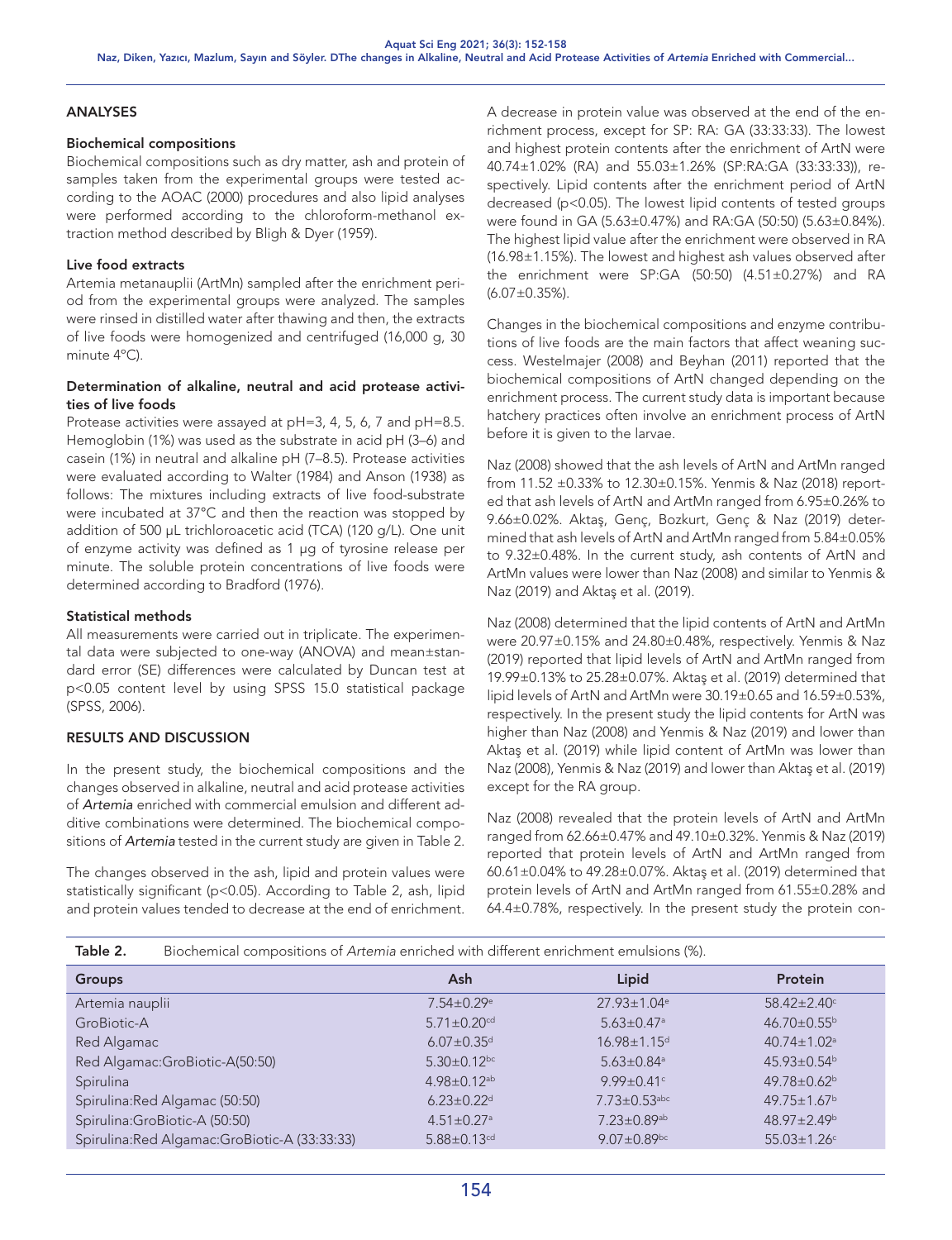tents for ArtN were similar to Naz (2008), Yenmis & Naz (2019) and Aktaş et al. (2019) while protein contents of ArtMn were similar to Naz (2008) and Yenmis & Naz (2019) except for RA and SP-RA-GA groups and lower than Aktaş et al. (2019).

Navarro et al (1999) revealed that the digestive tract of ArtN during the enrichment period were differentiating and the differences observed in enrichment products could be effected on their ontogenesis, absorption efficiency and the nutritional value of live food. In addition, a combination of the proximate composition and form of the enrichment products, and the lipid pathways of ArtN could be responsible for the biochemical composition of live food. In this study, differences were observed in protein, ash, and lipid values due to the use of enrichment products and combinations. When the results were compared with previous studies, ash contents of ArtN and ArtMn values were lower than Naz (2008) and similar to Yenmis & Naz (2019) and Aktaş et al. (2019).

It is known that the protein and lipid contents of commercial RA, GA and SP used for ArtN enrichment are 18%, 30%, 51.82% and 50%, 0.1%, 8.86%, respectively. Ash levels are similar to other enhancers (8-9%), although RA has a higher lipid content (50%) and a lower protein content (18%) than the others. On the other hand, the protein and lipid contents of SP were found to be higher than that of GA. Thus, it is not surprising that the groups tested after enrichment had a tendency to decrease in protein and lipid contents. The post-enrichment RA group has the highest lipid value due to its high lipid composition compared to other enrichment emulsions. Biochemical data showed that proteins and lipids were used as energy sources after enriching with the emulsion used in this study. Our results were supported by Naz (2008) and Yenmis & Naz (2019).

Table 3 shows the changes observed in the different pH values such as alkaline (pH=8.5), neutral (pH=7) and acid protease activities (pH=6, pH=5, pH=4, pH=3) of ArtN and ArtMn. The changes observed in the protease activities (alkaline, neutral and acid) of the tested groups were statistically significant (p<0.05). The products, which used as enricher, showed alteration in the developmental periods of Artemia, depending on the pH on the pro-

tease activities. The lowest protease activities after enrichment according to  $pH = 3$ ,  $pH = 4$ ,  $pH = 5$ ,  $pH = 6$ ,  $pH = 7$  and  $pH =$ 8.5 values were given as; 18.18±0.37 U / mg protein (GA), 31.04±0.38 U / mg protein (RA), 9.1±0.32 U / mg protein (SP), 9.66±0.19 U / mg protein (SP), 16.94±0.61 U / mg protein (SP), and 63.09±0.75 U / mg protein (SP), respectively. In addition, the highest protease activities after enrichment according to pH = 3,  $pH = 4$ ,  $pH = 5$ ,  $pH = 6$ ,  $pH = 7$  and  $pH = 8.5$  values were determined as 33.77±0.59 U / mg protein (RA: GA (50:50)), 57.54±0.34 U / mg protein (RA:GA (50:50)), 23.75±0.28 U / mg protein (GA), 40.82±0.49 U / mg protein (GA), 69.94±0.65 U / mg protein (GA) and 286.14±8.2 U / mg protein (GA), respectively. The lowest and highest alkaline, neutral and acid protease activities after the enrichment were 63.09±0.75 U/mg protein (SP), 16.94±0.61 U/mg protein (SP), 86.57±0.38 U/mg protein (RA) and 286.14±8.2 U/mg protein (GA), 69.94±0.65 U/mg protein (GA), 140.14±0.38 U/mg protein (RA:GA (50:50)), respectively.

Munilla-Moran, Stark & Barbour (1990) indicated that the enzymatic activity of *Artemia* varies depending on the nutritional status and developmental stage. Differences in protease activities of ArtN and ArtMn due to *Artemia* enrichment were reported by Bonnie, Lan & Hung (1991). Naz (2008) revealed that the maximum enzyme contributions from live food to fish larvae were at the end of the enrichment process. The protease activity value of ArtN (253.48±6.54 U/mg) and ArtMn (481.31±22.10 U/mg protein) were found to be higher than the results of the present study. Protease activity values of ArtMn (414.5±0.41 U / mg protein) determined by Naz and Yúfera (2012) were higher than the current study. Haközü (2014) reported that ArtN and ArtMn protease activity values were found to be lower (34.67±0.88 U/mg protein) and higher (317.16±2.67 U / mg protein) than the current study, respectively. Diken et al. (2016a) revealed that protease activity value of ArtMn was 338.02±4.65 U/mg protein and higher than the present study. The differences observed in enzyme activities of tested groups could be related to developmental periods, the age of the live food, and also, enrichment applications. Depending on the enrichment process, *Artemia*'s enzyme contributions are more attractive in neutral (pH 7) and alkaline (pH 8.5) conditions. It is known that the digestive enzymes of larvae are

| <b>Table 3.</b> The protease activities observed at different pH values of Artemia enriched with different enrichment emulsions. |                                              |                               |                                |                               |                               |                                |  |
|----------------------------------------------------------------------------------------------------------------------------------|----------------------------------------------|-------------------------------|--------------------------------|-------------------------------|-------------------------------|--------------------------------|--|
|                                                                                                                                  | <b>Protease Activities</b><br>(U/mg protein) |                               |                                |                               |                               |                                |  |
|                                                                                                                                  | Acid                                         |                               |                                |                               | <b>Neutral</b>                | <b>Alkaline</b>                |  |
| <b>Groups</b>                                                                                                                    | $pH = 3$                                     | $pH=4$                        | $pH=5$                         | $pH=6$                        | $pH=7$                        | $pH=8.5$                       |  |
| AN                                                                                                                               | $28.77 \pm 0.13$ °                           | $52.04 \pm 0.40$ <sup>f</sup> | $31.61 \pm 0.68$ <sup>f</sup>  | $32.82 \pm 0.42$ <sup>g</sup> | 75.92±0.20 <sup>9</sup>       | $185.22 \pm 0.53$ <sup>e</sup> |  |
| GА                                                                                                                               | 18.18±0.37 <sup>a</sup>                      | $34.47 \pm 0.41^{\circ}$      | $23.75 \pm 0.28$ <sup>e</sup>  | $40.82 \pm 0.49$ h            | $69.94 \pm 0.65$ <sup>f</sup> | $286.14 \pm 8.29$              |  |
| <b>RA</b>                                                                                                                        | $26.15 \pm 0.41^{\circ}$                     | $31.04 \pm 0.38$ <sup>a</sup> | $12.45 \pm 0.40$ °             | $16.93 \pm 0.34$ <sup>d</sup> | $28.56 \pm 0.34$ °            | $115.20 \pm 0.65$ <sup>c</sup> |  |
| RA:GA (50:50)                                                                                                                    | $33.77 \pm 0.59$ <sup>e</sup>                | $57.54 \pm 0.34$ <sup>9</sup> | $23.27 \pm 0.60$ <sup>e</sup>  | $25.56 \pm 0.45$ <sup>e</sup> | $53.29 \pm 0.45$ <sup>e</sup> | $158.44 \pm 0.68$ <sup>d</sup> |  |
| <b>SP</b>                                                                                                                        | $31.95 \pm 0.66$ <sup>d</sup>                | $45.65 \pm 0.37$ <sup>d</sup> | $9.10 \pm 0.32$ <sup>a</sup>   | $9.66 \pm 0.19$ <sup>a</sup>  | $16.94 \pm 0.61$ <sup>a</sup> | $63.09 \pm 0.75$ <sup>a</sup>  |  |
| SP: RA (50:50)                                                                                                                   | $27.52 \pm 0.22$ bc                          | $47.77 \pm 0.22$ <sup>e</sup> | $11.06 \pm 0.07$ <sup>b</sup>  | $13.95 \pm 0.67$ °            | $18.27 \pm 0.46$ <sup>a</sup> | $82.97 \pm 0.53^{\circ}$       |  |
| SP:GA (50:50)                                                                                                                    | 31.96±0.82 <sup>d</sup>                      | $52.16 \pm 0.52$ <sup>f</sup> | $11.79 \pm 0.32$ <sub>bc</sub> | $12.61 \pm 0.44^b$            | $25.63\pm0.14^{\circ}$        | $81.52 \pm 0.15^{\circ}$       |  |
| SP:RA:GA (33:33:33)                                                                                                              | $18.43 \pm 0.53$ <sup>a</sup>                | 42.14 $\pm$ 0.73 $\text{c}$   | 14.98±0.07 <sup>d</sup>        | $29.14 \pm 0.23$ <sup>f</sup> | $43.83 \pm 0.46$ <sup>d</sup> | $196.97 \pm 0.97$ <sup>f</sup> |  |

**Table 3.** The protease activities observed at different pH values of Artemia enriched with different enrichment emulsions.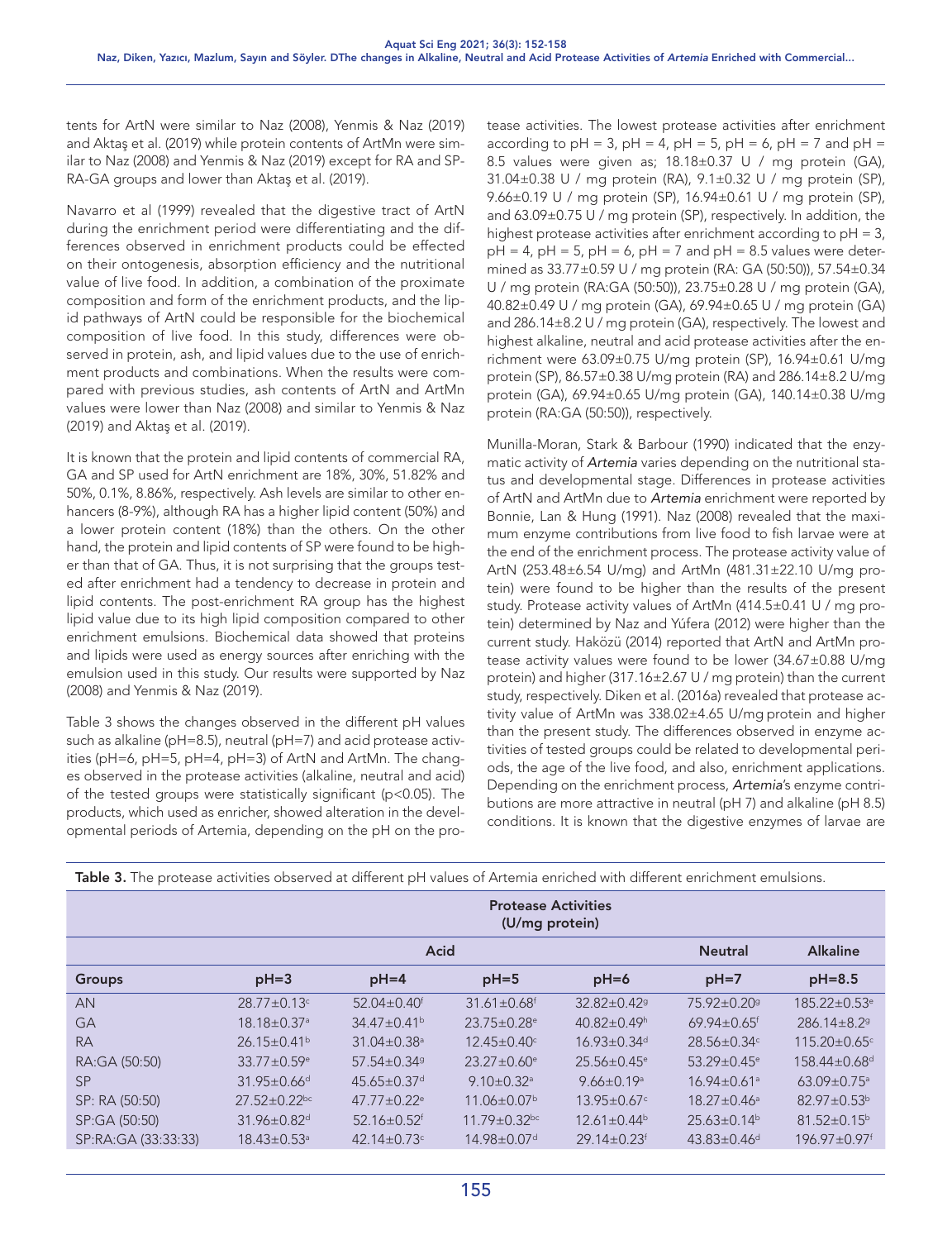alkaline due to a poor development of the digestive system and then, acid proteases are important in digestion at the end of the larval period.

Simpson (2000) revealed that fish acid proteases showed high activity from pH=2 and to pH=4. In the present study, the highest acid proteolytic activities were detected at pH=4 except for GA group (pH=6). Similarly, the current study findings showed that ArtN and ArtMn have significant levels of acid proteolytic activity between pH 3-6. The potential activities of proteases depend on the pH of the larval digestive system. Warner & Shridhar (1985) indicated that acid proteases are not active at alkaline pH. This process may be neutralized when acid proteases are in contact with the alkaline conditions of the larval digestive system. Therefore, the contribution of acid proteases might be meaningless due to the pH in the larval digestive system being around 8.

It is known that the importance of the contribution of proteolytic enzymes from *Artemia* is decreased due to the differences in the digestive system of larvae. Cahu, Zambonino Infante, Le Gall & Quazuguel (1995) and Kurokawa, Shiraishi & Suzuki (1998) showed that live food proteases provided only a low contribution to the protease activities observed in sea bass and sardine larvae. Simpson (2000) indicated that alkaline proteases are most active between pH=8 and pH=10. Yufera, Fernandez-Diaz, Vidaurreta, Cara & Moyano (2004) showed that sea bream larvae digest mainly by the action of alkaline proteases due to the gastrointestinal pH being alkaline. The present data indicated that the GA group exhibited good performance due to the highest alkaline proteolytic activities between tested groups, followed by SP:RA:GA (33:33:33).

Figure 1 reveals the observed changes in alkaline, neutral and acid protease activities of *Artemia* enriched with commercial emulsion and different additive combinations. Total alkaline and neutral protease activities obtained from the tested groups were found to be higher than those of the total of acid protease activities. The combination of ArtN enrichment with the RA-GA (50:50) group tended to decrease to alkaline proteolytic activities, while the enrichment with the GA group of ArtN increased to alkaline proteolytic activities. On the other hand, the enrichment with RA group of ArtN had higher alkaline proteolytic activity than those of the enrichment with SP group. The enrichment with SP group of ArtN showed the lowest alkaline proteolytic activity. The alkaline proteolytic activities of the SP-GA (50:50) and SP-RA (50:50) groups were found to be similar, but not lower than that of the SP group. The alkaline proteolytic activity of the SP-RA-GA (33:33:33) group was lower than those of the GA group, but not lower than the other experimental groups. The highest acid proteolytic activity in tested groups was detected in the RA-GA (50:50) group following the GA group, the lowest acid proteolytic activity was observed in the RA group. Acid protease/Total protease (Alkaline + Neutral + Acid proteases) ratios observed in the tested groups ranged from 54.62% (SP) to 24.76% (GA).

According to the results of the study, alkaline and neutral protease activities were higher than those of acid protease activities. ArtN and ArtMn acid protease contents should be taken into account for optimum growth and survival rate, together with func-





tional differences in the digestive system of the larvae. Overall, the acid protease/Total protease ratios of the SP containing groups were high except for SP:RA:GA (33:33:33). The results revealed that the enrichment with SP of ArtN was not effective due to high acid proteolytic activities. Warner & Shridhar (1985) showed that over 90% of the protease activity in Artemia embryos and ArtN was associated with a cysteine protease. Our study findings confirmed the presence of a significant level of cysteine proteases of ArtN and ArtMn.

During the critical periods of marine larvae, the digestive system is not yet developed, and alkaline digestion is present. For this reason, proteolytic enzymes working in the acid digestive system do not contribute significantly during feeding. However, proteolytic enzymes working in an alkaline digestive system have important contributions to digestion. The results in the present study showed that commercial emulsion and different additive enrichment groups have significant effects on acid, neutral and alkaline proteolytic enzymes.

# **CONCLUSIONS**

In this study, which was carried out considering biochemical values and proteolytic enzyme activities, it is recommended to use the enrichment combinations GA and SP: RA: GA (33:33:33) as an alternative to enrichment products. On the other hand, SP and RA should not be used alone due to the disadvantages such as the biochemical compositions and protease activities of ArtMn observed in the present study.

Conflict of interest: The authors declare that they have no conflict of interest.

Ethical statement: All applicable international, national, and/or institutional guidelines for the care and use of animals were followed by the authors.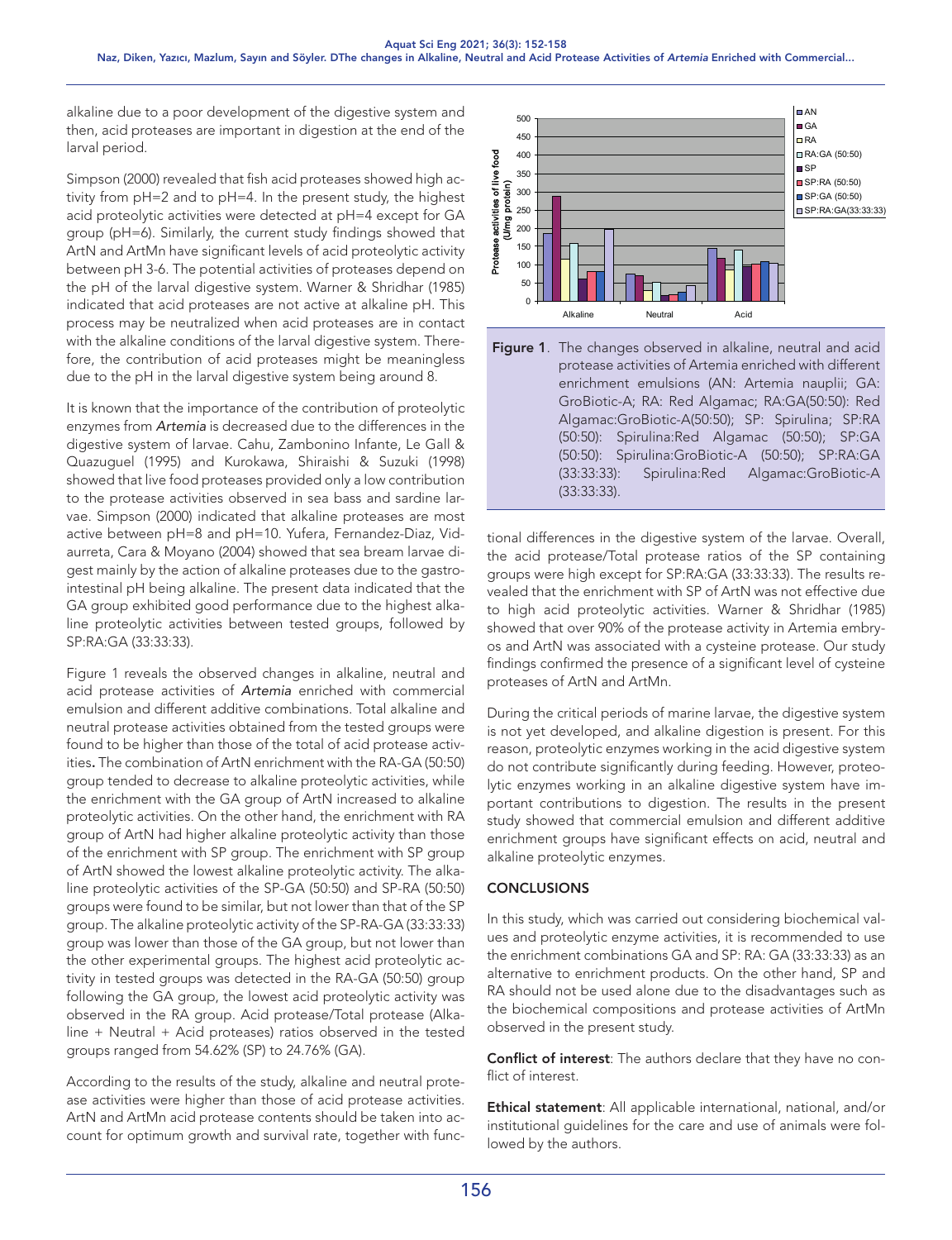# Funding: -

Acknowledgments: We would like to thank Prof. Dr. Delbert M. Gatlin and the International Ingredient Corporation (St. Louis, MO) for kindly providing GroBiotic®-A for our study.

#### Disclosure: -

# REFERENCES

- Aktaş, M., Genç, M.A., Bozkurt, A., Genç, E. & Naz, M. (2019). The changes in the molecular weight profiles and biochemical compositions of potential feed ingredients for sustainable aquaculture. *Journal of Aquaculture Engineering and Fisheries Research,* 5(1), 1-11
- Anson, M. L. (1938). "The estimation of pepsin, trypsin, papain, and cathepsin with hemoglobin." *Journal of General Physiology,* 22, 79– 89. [CrossRef]
- AOAC. (2000). "official methods of analysis of AOAC international." In *Official Methods of Analysis.,* USA: Gaithersburg, Md. : AOAC International.
- Arumugam, P., Inbakandan, D., Ramasamy, M. S. & Murugan, M. (2013). "Encapsulated Spirulina Powder Feed for the Nutritional Enrichment of Adult Brine Shrimp (*Artemia salina*)." *Journal of Applied Aquaculture,* 25(3), 265–70. [\[CrossRef\]](https://doi.org/10.1080/10454438.2013.817182)
- Azimirad, M., Meshkini, S., Ahmadifard, N. & Hoseinifar, S. H. (2016). The study of enrichment capability of adult *artemia franciscana* with singular or combined administration of *pediococcus acidilactici* and fructooligosaccharide. *International Journal of Aquatic Biology,* 4(2), 96–101.
- Azimirad, M. & Meshkini, S. (2017). Determination of the Optimal Enrichment Artemia Franciscana with a Synbiotic Combination of Probiotics *Pediococcus acidilactici* and Prebiotic Fructooligosaccharide. *Veterinary research forum : an international quarterly journal,* 8(1), 49–54.
- Beyhan, T. (2012). Bazı Zenginleştirici Ürünlerin Artemia (*Artemia salina*  Linneaus, 1758)'nın Besinsel İçeriğine ve Yağ Asidi Kompozisyonu Üzerine Etkileri. Süleyman Demirel Üniversitesi Fen Bilimleri Enstitüsü, Isparta, Türkiye.
- Bligh, E. G. & Dyer, W. J. (1959). A Rapid Method of Total Lipid Extraction and Purification. *Canadian Journal of Biochemistry and Physiology,* 37(8), 911–17. [\[CrossRef\]](https://doi.org/10.1139/o59-099)
- Bonnie, S. P., Lan, C. C. & Hung. T. Y. (1991). Changes in Composition and Proteolytic Enzyme Activities of Artemia during Early Development. *Comparative Biochemistry and Physiology -- Part A: Physiology,*  100(3), 725–730. [\[CrossRef\]](https://doi.org/10.1016/0300-9629(91)90397-U)
- Bradford, M. M. (1976). Interactive Effects of Drought Stress and Chitosan Application on Physiological Characteristics and Essential Oil Yield of Thymus Daenensis Celak. *Analytical Biochemistry,* 72, 248–54. **[\[CrossRef\]](https://doi.org/10.1016/0003-2697(76)90527-3)**
- Cahu, C. L., Zambonino Infante J. L., Le Gall M. M. & Quazuguel, P. (1995). Early weaning of seabass: are digestive enzymes limiting? In: Larvi '95-Fish and Shellfish Larviculture Symposium (eds. Lavens P, Jaspers E & Roelants I), European Aquaculture Society, Special Publication No. 24, Gent, Belgium, pp. 268– 271.
- Cho, S. H., Hur, S. B. & Jo, J. Y. (2001). "Effect of Enriched Live Feeds on Survival and Growth Rates in Larval Korean Rockfish, Sebastes Schlegeli Hilgendorf." *Aquaculture Research,* 32(3), 199–208. [\[CrossRef\]](https://doi.org/10.1046/j.1365-2109.2001.00547.x)
- Daniels, C. L. Merrifield, D. L., Boothroyd, D. P., Davies, S. J., Factor, J. R. & Arnold, K. E. (2010). Effect of Dietary Bacillus Spp. and Mannan Oligosaccharides (MOS) on European Lobster (*Homarus gammarus*  L.) Larvae Growth Performance, Gut Morphology and Gut Microbiota. *Aquaculture,* 304, 49–57. [\[CrossRef\]](https://doi.org/10.1016/j.aquaculture.2010.03.018)
- Dernekbasi, S., Unal, H., Karayucel, I. & Aral, O. (2010). Effect of Dietary Supplementation of Different Rates of Spirulina *(Spirulina platensis*) on Growth and Feed Conversion in Guppy. *Journal of Animal and Veterinary Advances,* 9(9), 1395–99. [\[CrossRef\]](https://doi.org/10.3923/javaa.2010.1395.1399)
- Diken, G., Demir, O. & Naz, M. (2016a). The Potential Effects of Commercial Feeding Protocol on Protease Activities and Cortisol Stress Responses of Meagre (*Argyrosomus regius*). *Journal of International Scientific Publications,* 4, 460–72.
- Diken, G., Demir, O. & Naz, M. (2016b). Sörvaj Dönemi Çipura (*Sparus aurata* Linnaeus, 1758) ve Levrek (*Dicentrarchus labrax* Linnaeus, 1758) Balığı Larvalarının Proteaz Aktiviteleri Üzerine Besinlerin Etkileri ve Fizyolojik Durumlarının Belirlenmesi. In *IV. Balık Besleme ve Yem Teknolojileri Sempozyumu*, Adana, Türkiyre, 1–4.
- Diken, G., Demir, O. & Naz, M. (2019). The Inhibitory Effects and Positive Contributions of Live Foods on Protease Activities of Meagre, *Argyrosomus regius* (Asso 1801) Larvae in Vitro Assay. *Fishes,* 4(5), 1–12. [\[CrossRef\]](https://doi.org/10.3390/fishes4010005)
- Eryalcin, K. M. (2018). Effects of Different Commercial Feeds and Enrichments on Biochemical Composition and Fatty Acid Profile of Rotifer (*Brachionus plicatilis*, Müller 1786) and *Artemia franciscana. Turkish Journal of Fisheries and Aquatic Sciences,* 18, 81–90.
- Garcia-Ortega, Verreth, A. J., Coutteau, P., Segner, H., Huisman, E. A. & Sorgeloos, P. (1998). Biochemical and Enzymatic Characterization of Decapsulated Cysts and Nauplii of the Brine Shrimp Artemia at Different Developmental Stages. *Aquaculture,* 161(1–4), 501–14. [\[CrossRef\]](https://doi.org/10.1016/S0044-8486(97)00297-4)
- Ghaeni, M., Matinfar, A., Soltani, M., Rabbani, M. & Vosoughi, A. (2011). Comparative Effects of Pure Spirulina Powder and Other Diets on Larval Growth and Survival of Green Tiger Shrimp, *Peneaus semisulcatus. Iranian Journal of Fisheries Sciences,* 10(2), 208–217.
- Haközü, G. (2014). Çipura (*Sparus aurata,* Linneaus 1758) Larvalarının Kortizol Seviyeleri Üzerine Ticari Besleme Prosedürünün Etkileri. Mustafa Kemal Üniversitesi Fen Bilimleri Enstitüsü, Hatay, Türkiye.
- Hanel, R., Broekman, D., De Graaf, S. & Schnack, D. (2007). Partial Replacement of Fishmeal by Lyophylized Powder of the Microalgae. *The Open Marine Biology Journal,* 1, 1–5. [\[CrossRef\]](https://doi.org/10.2174/1874450800701010001)
- Hoseinifar, S. H., Zare, P. & Miandare, H. K. (2015). The Effects of Different Routes of Inulin Administration on Gut Microbiota and Survival Rate of Indian White Shrimp Post-Larvae (*Fenneropenaeus indicus). Veterinary research forum : an international quarterly journal,* 6(4), 331–35.
- Jaime-Ceballos, Villarreal, H., Garcia, T., Perez–Jar, L. 1 & Alfonso, E. (2005). Effect of *Spirulina platensis* Meal as Feed Additive on Growth, Survival and Development in *Litopenaeus schmitti* Shimp Larvae. *Revista de investigaciones marinas,* 26(3), 235–241.
- Kurokawa, T., Shiraishi, M. & Suzuki, T. (1998). Quantification of Exogenous Protease Derived from Zooplankton in the Intestine of Japanese Sardine (*Sardinops melanotictus*) Larvae. *Aquaculture,* 161(1–4), 491– 499. [\[CrossRef\]](https://doi.org/10.1016/S0044-8486(97)00296-2)
- Manning, T. S. & Gibson, G. R. (2004). Prebiotics. *Best Practice & Research Clinical Gastroenterology,* 18(2), 287–98[. \[CrossRef\]](https://doi.org/10.1016/j.bpg.2003.10.008)
- McEvoy, L. A., Estevez, A., Bell, J. G., Shields, R. J., Gara, B. & Sargent, J. R. (1998). Influence of dietary levels of eicosapentaenoic and arachidonic acid on the pigmentation success of turbot (*Scophtalmus maximus*) and halibut (*Hippoglossus hippoglossus). Bulletin of the Aquaculture Association of Canada,* 98, 17-20.
- Munilla-Moran, R., Stark, J. R. & Barbour. A. (1990). The Role of Exogenous Enzymes in Digestion in Cultured Turbot Larvae (*Scophthalmus maximus* L.). *Aquaculture,* 88(3–4), 337–350[. \[CrossRef\]](https://doi.org/10.1016/0044-8486(90)90159-K)
- Nakagawa, H. & Montgomery W. L. (2007). Algae. In: Nakagawa, H., Sato, S & Gatlin III, D. M., editors. Dietary supplements for the health and quality of cultured fish. Cambridge, MA: CABI North American Office; p. 133–168. [\[CrossRef\]](https://doi.org/10.1079/9781845931995.0000)
- Naz, M. (2008). The Changes in the Biochemical Compositions and Enzymatic Activities of Rotifer (*Brachionus plicatilis*, Müller) and